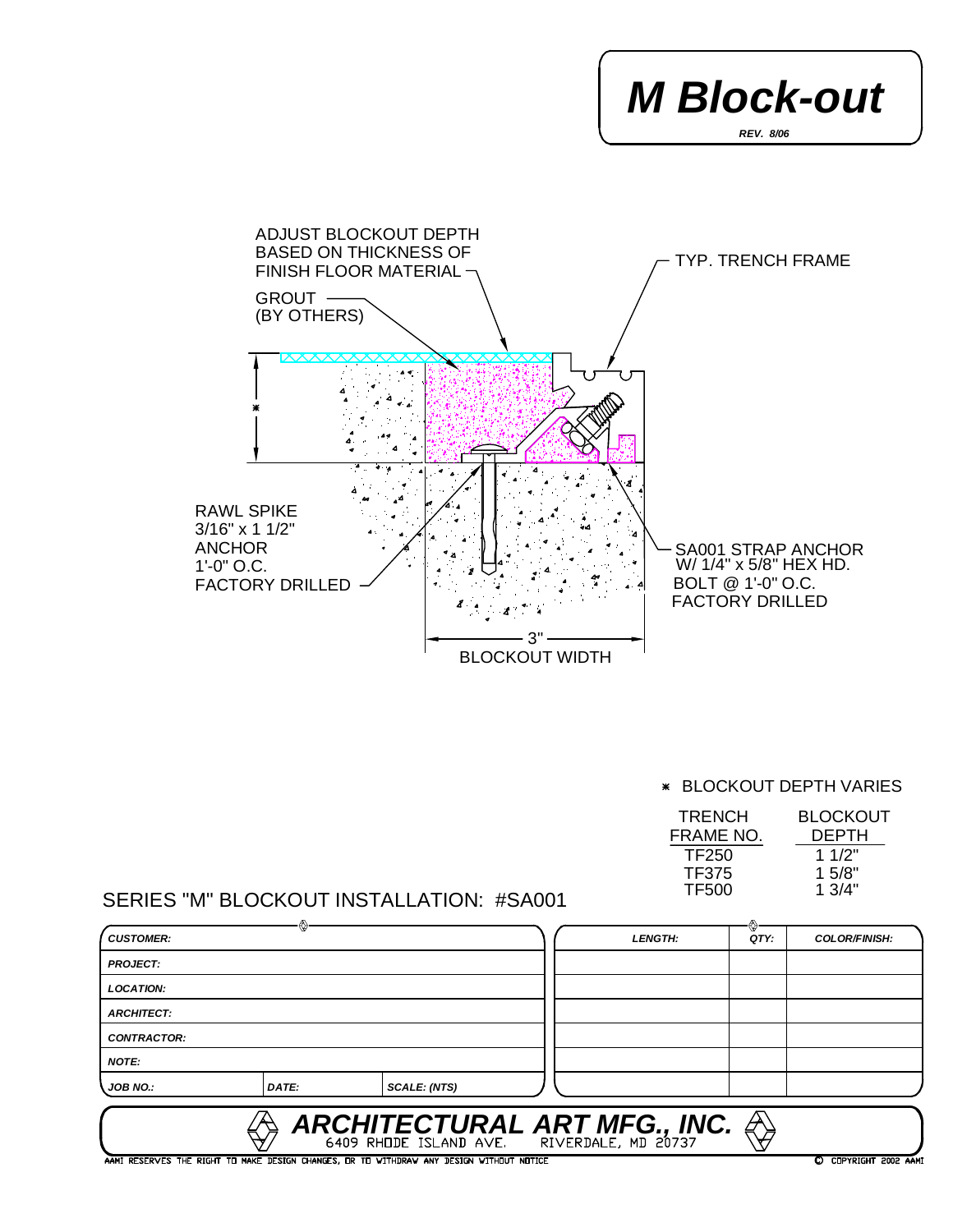





## LIFT HANDLE FOR TRENCH COVERS: #MLIFT2

| <b>CUSTOMER:</b>   |       |                                                                                          | <b>LENGTH:</b> | QTY: | <b>COLOR/FINISH:</b>  |
|--------------------|-------|------------------------------------------------------------------------------------------|----------------|------|-----------------------|
| <b>PROJECT:</b>    |       |                                                                                          |                |      |                       |
| <b>LOCATION:</b>   |       |                                                                                          |                |      |                       |
| <b>ARCHITECT:</b>  |       |                                                                                          |                |      |                       |
| <b>CONTRACTOR:</b> |       |                                                                                          |                |      |                       |
| <b>NOTE:</b>       |       |                                                                                          |                |      |                       |
| <b>JOB NO.:</b>    | DATE: | SCALE: (NTS)                                                                             |                |      |                       |
|                    |       | ARCHITECTURAL ART MFG., INC. $\overset{\triangle}{\underset{6409}{\bigstar}}$            |                |      |                       |
|                    |       | AAMI RESERVES THE RIGHT TO MAKE DESIGN CHANGES, OR TO WITHDRAW ANY DESIGN WITHOUT NOTICE |                |      | C COPYRIGHT 2002 AAMI |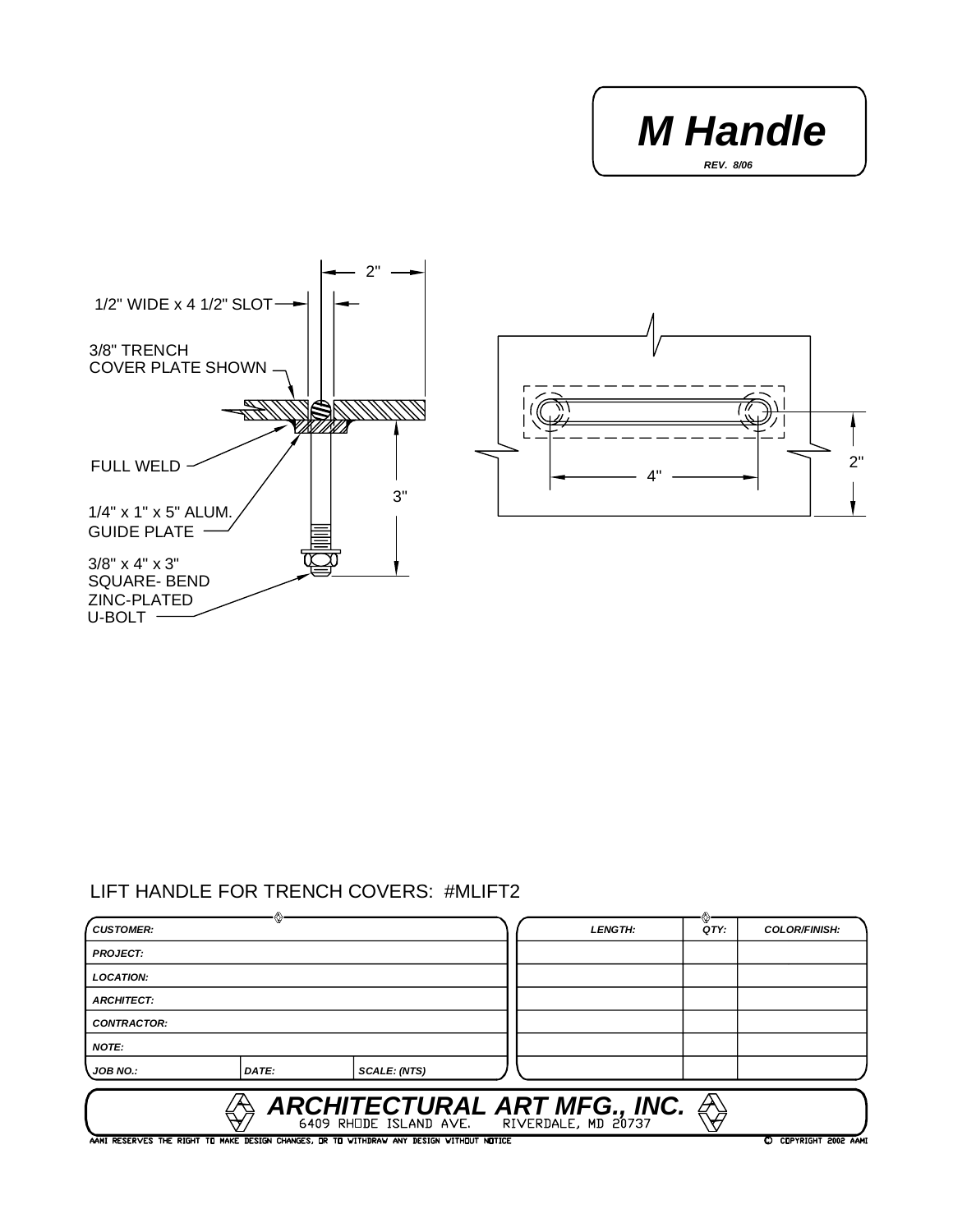*REV. 8/06 M Liner*



## SERIES "M" TRENCH LINER

| <b>CUSTOMER:</b>   |       |                                                                                          | <b>LENGTH:</b>                                                     | QTY: | <b>COLOR/FINISH:</b>  |
|--------------------|-------|------------------------------------------------------------------------------------------|--------------------------------------------------------------------|------|-----------------------|
| <b>PROJECT:</b>    |       |                                                                                          |                                                                    |      |                       |
| <b>LOCATION:</b>   |       |                                                                                          |                                                                    |      |                       |
| <b>ARCHITECT:</b>  |       |                                                                                          |                                                                    |      |                       |
| <b>CONTRACTOR:</b> |       |                                                                                          |                                                                    |      |                       |
| <b>NOTE:</b>       |       |                                                                                          |                                                                    |      |                       |
| JOB NO.:           | DATE: | <b>SCALE: (NTS)</b>                                                                      |                                                                    |      |                       |
|                    |       |                                                                                          | ARCHITECTURAL ART MFG., INC. $\bigotimes_{6409}$ RHODE ISLAND AVE. |      |                       |
|                    |       | AAMI RESERVES THE RIGHT TO MAKE DESIGN CHANGES, OR TO WITHDRAW ANY DESIGN WITHOUT NOTICE |                                                                    |      | C COPYRIGHT 2002 AAMI |